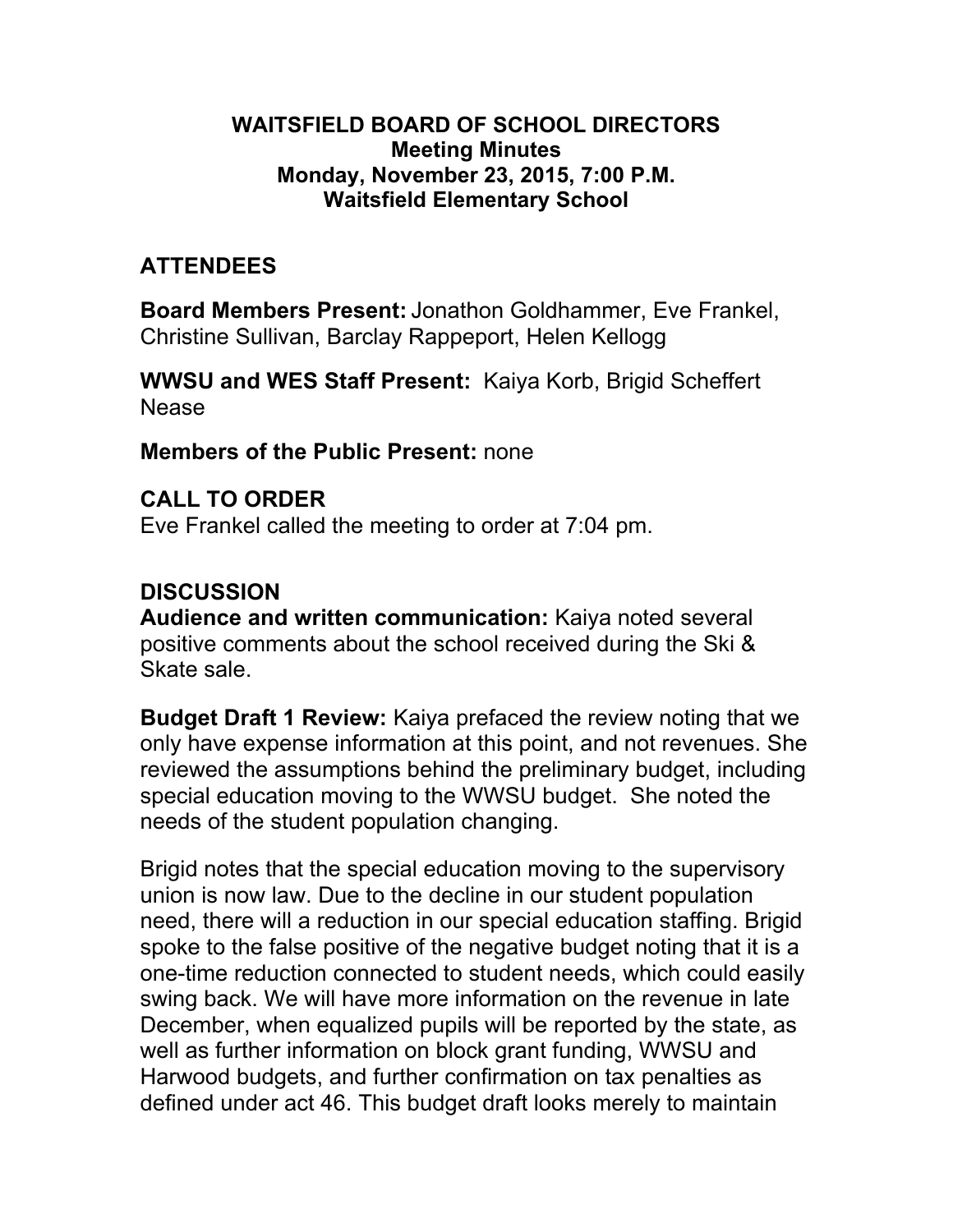programming and meet student needs in as lean a manner as possible without cutting services or programs.

The maintenance reserve is funded at \$50K , with the intent that the balance of that would be spent next fiscal year for capital improvements including:

- Building drainage
- Doors
- Tile in the kitchen
- HVAC system update
- Painting for the gym, library and exterior.

### **ACTION ITEMS**

**Teacher Master Agreement:** Helen Kellogg made a motion to approve the teacher master agreement for July 1,2015 to June 30, 2016. Barclay Rappeport seconded and the motion was unanimously approved.

#### **Amendment to School's drinking water planning loan** (WPL-

079): The amendment makes no material cost changes, just financial terms. Barclay Rappeport made a motion to approve the amendment to the school's drinking water planning loan. Jonathon Goldhammer seconded and the motion was unanimously approved.

#### **Board Orders:**

Jonathon Goldhammer asked the board for confirmation for the pre-approval of warrant 1058 for \$6,652.77. Eve Frankel made a motion to pre-approve warrant 1058 for \$6,652.77. Christine Sullivan seconded and the motion was unanimously approved.

Christine Sullivan made a motion to approve vouchers 1072 for \$540 and 1071 for \$25,910.52. Eve Frankel seconded and the motion was unanimously approved.

### **Approval of Minutes:**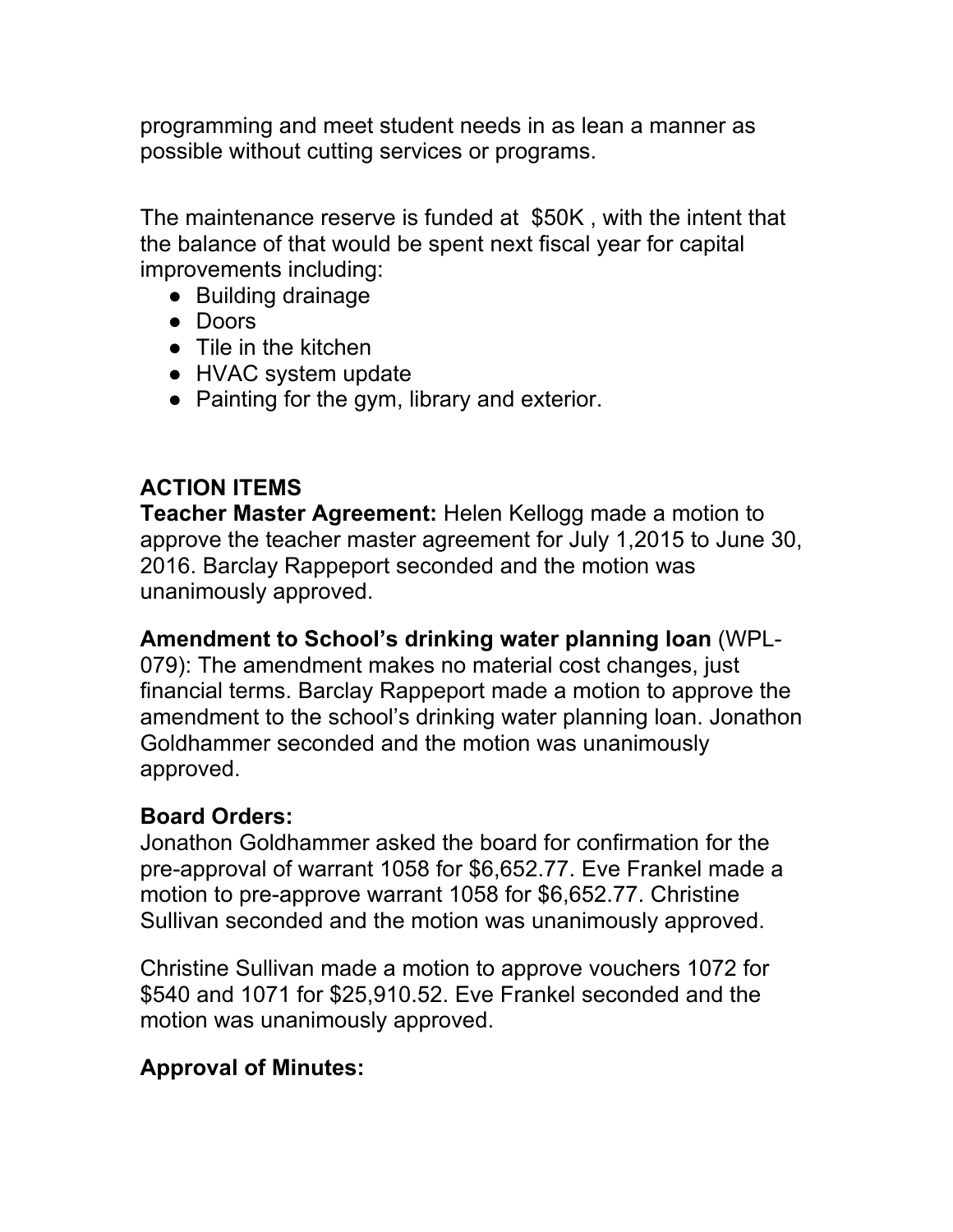Jonathon Goldhammer made a motion to approve the Oct 19, 2015 minutes. Christine Sullivan seconded and Eve Frankel, Jonathon Goldhammer and Christine Sullivan approved. Helen Kellogg and Barclay Rappeport were not present at the Oct 19<sup>th</sup> meeting, and therefore abstained.

Jonathon Goldhammer made the motion to approve the September 21, 2015 meeting minutes. Christine seconded the motion and Barclay, Christine and Jonathon approved.

# **REPORTS**

**Principal's report:** Kaiya focused on both the school-wide and WWSU goals. At the 5th and 6th grade levels, we're focused on PLPs (personalized learning plans). This process fosters student reflection as well as goal setting. A survey will follow to solicit parent experience to date. The leadership team - LTEE - is building understanding around graduation proficiencies versus sub level learning targets. They're also working on the transferable skills which arch across all content levels. We've started valley-wide staff meetings across grade level or like jobs. These meetings happen once a month and are teacher directed. PBIS is also ongoing in our school. The compass cup was a school-wide effort to get kids excited about our recognition system, as well as connected to other kids in the school. There is work happening around community engagement. The film "Most Likely to Succeed" playing at Harwood on January 14th, will hopefully fuel conversation about values and engage people in what's going on in our schools. The chief of police and a state trooper went through our safety plans and provision. They noted the significant addition of the lock down door.

**WWSU Representative Report:** Eve has been out of town for all meetings since early October, but she will be attending on December 9th and will report out at our following meeting. Christine noted that WWSU budgeting has begun.